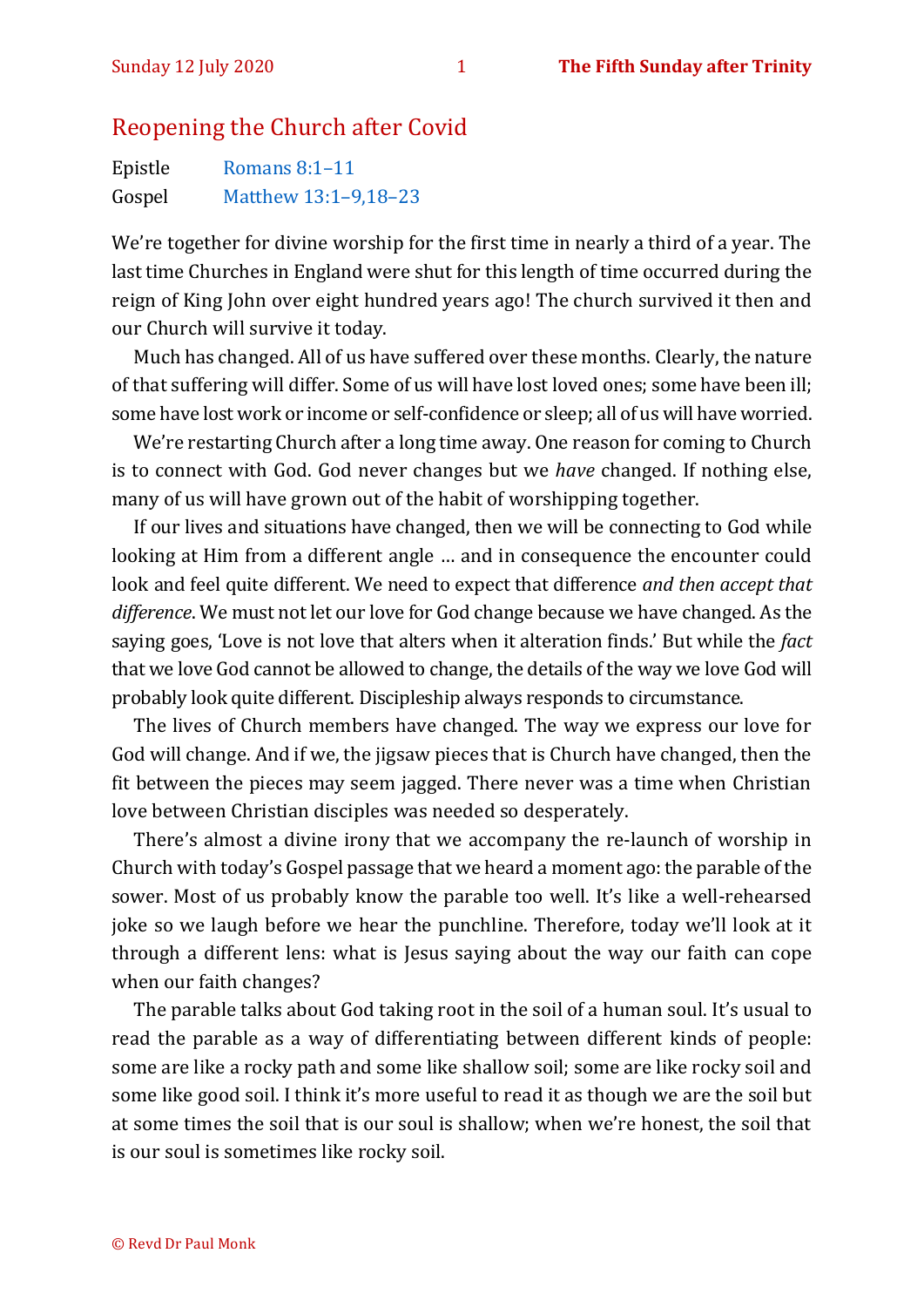God never changes so the seed in the same parable will be the same in every instance. The point of the parable is therefore that as we change as people and so the receptivity of our souls to God also changes. *It's the soil that varies; the parable is about us.* In other words, we can analyse the parable much as a gardener would analyse a bed of soil, working out how to make it fruitful, and therefore how to deal with whatever prevents it from being fruitful.

Read that way, it's saying that sometimes we let the cares of the world stunt our faith; at other times we let the devil steal away our faith; and at yet other times we let God grow abundantly. We allow it or we don't.

Rather than labour the point further, let's look instead at the second reading from St Paul's Letter to the Romans. It says, 'Those who set their minds on the flesh live according to the flesh and those who set their minds on the Spirit live by the Spirit.' Combining the two passages suggests that we are spiritually fruitful in proportion that we keep our minds centred on God and we are not fruitful when we let our minds wander. Today (as always) the powers of darkness are trying to take our minds away from God. They want us to centre our minds on ourselves, on the world, on Covid, on fear, on anxiety, on anger, on the what ifs and maybes and buts and anything at all so long as it is not on God.

Viewed this way, the task of the Church as we re-convene becomes very, very simple. We are to keep our minds in the Spirit come what may. Individually, that means putting God at the forefront at the expense of self. And corporately, as a Church, we are to encourage one another to look to God, serve God, make way for God, wait on God, acknowledge God, ask for God. That's what a Church does.

In practice, that looking to God means a radical recommitment to the Gospel. What will it look like? I'll fess up straightaway: I don't know. To be frank, our finances are completely shot after four months away. We need a fortune. Keep your mind in the Spirit then decide what God is calling you to do. Without betraying confidences, some Church members will not be able to join us for divine worship owing to illness, depression, or whatever. Keep your mind in the Spirit then decide what God is calling you to do. We will need to change the way we do quite a few things in the Church if only because of social distancing. We'll need to adapt, adopt, be adept. Keep your mind in the Spirit then decide what God is calling you to do.

At the end of time, or when we face our loving God in judgement, he will read our lives and decide whether we have been fruitful. Will He discern a hundred-fold increase on the seed he sowed in the soil of our lives? Or will it be sixty-fold, or thirty-fold? In effect, I'm asking, to what extent did we set their minds on the Spirit?

If all of us do indeed keep our minds on the Spirit then the Church—this collective of believers—will survive because we'll all be going in the same spiritual